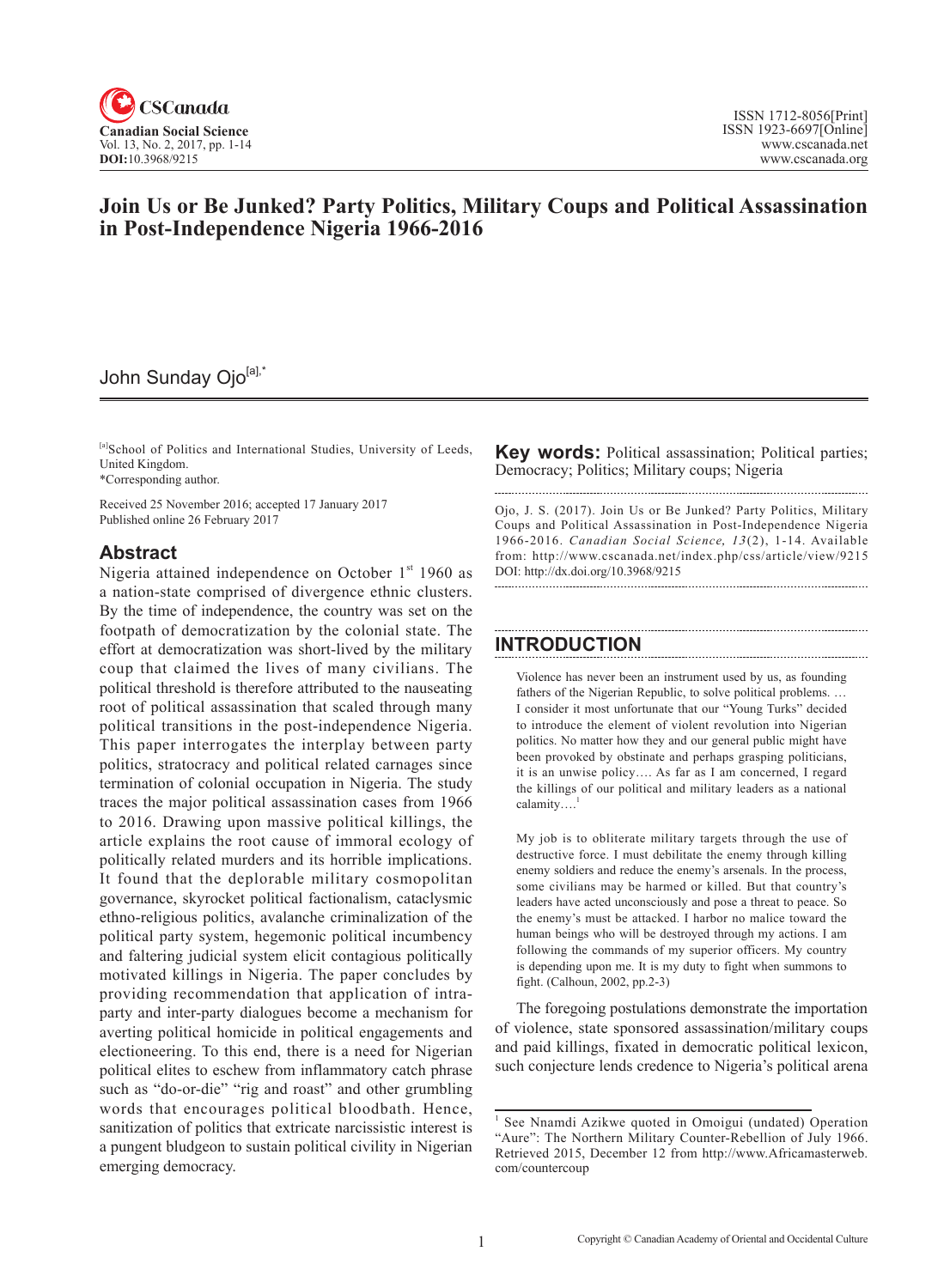as animated haven and organic vibes for power mongers, political barons, godfathers, criminal syndicates, rogue, mafia-like politicians and dictatorial power huntsmen that considered political leadership a money-spinning profession. Central to the Nigerian political discourse is the conviction observed by Richard Joseph, he posited that "ambivalent nature of state power, inherited from the colonial era expanded considerably since independence in ways which have deepened this ambivalence" (Joseph, 1983). Moreover, the configuration of Nigeria's society embedded in multi-ethnic clusters constructs a beneficial political atmosphere for political brokers who exploit the opportunity to foster personal accumulation through the political pitfall created by the colonial institution. Similarly, Claude Ake put forward a facsimile replication of Nigerian socio-political impasse, he posited that,

the crux of the problem is the over-politicization of social life ....we are intoxicated with politics: The premium on political power is so high that we are prone to take the most extreme measures in order to win and maintain political power; our energy tends to be channeled into the struggle for power to the detriment of economically productive efforts.<sup>2</sup>

The extreme measures taken by most politicians in winning election demand Nigeria's depreciative stance in Africa, as rightly noted by Margery Parham that, Nigeria's titular edifice as "giant of Africa" began to crumple as a result of political assassination that thwarts the political events of January 1966 in which authoritarian regime pronounced its involvement in politics (Perham, 1970). The participation of authoritarian regime in Nigerian politics journeyed through 29 years (1966-1979 and 1983- 1999), with abrogation of civil rights and rule of law, fashioning prospect for Nigerian political ecology to be militarized, violent and chaotic, even after the departure of uncivil rule (Igwe, 2012). The resultant effect therefore advanced the abrasion of political assassination and violence as machination to settle political warfare which impedes the sustainability of Nigerian electoral democracy (Omotoso, 2013).

Although, politically related murders are ubiquitous in every political ambiance across the world, while the degree of its occurrences designates its distinction. America and other nations of the world have their portions in political assassination. This includes the murder of Abraham Lincoln, John F. Kennedy, Martin Luther King. In Egypt, the killing of Awwal Sadat, Acquino of Phillipine, Patrice Lumumba of Congo as well as Indra of India are typical examples of political assassination (Olaopa et al., 2009). In a similar direction, Jones & Olken suggested that the assassination of political leaders has been a primordial one, from Julius Caesar to Yitzhak Rabin. He further explicated that, had Adolf Hitler spent more time in the Munich beer outlet in 1939, he would

have been killed by a timed bomb. This thus represents the profound rhetoric of political murders in the Western democracies and the global South (Jones & Olken, 2008).

Following parallel trend in Nigeria, political assassination is rooted in political milieu. It is an instrument used both by the miscreants and the government to eliminate political opponents, $3$  that influence the practice and conduct of democracy to the extent that the dichotomy between crime and politics becomes wooly (Oladele, 2006), abetted with high magnitude of corruption, unemployment, poverty, malfunctioning security agencies and lack of political will in the part of government to protect law and order,<sup>4</sup> making socio-political environment more frightening for individuals in the country.<sup>5</sup> Between 1960 to-date, Nigeria has experienced high profile political murders without devising adequate investigative measure by the national security agencies especially the Nigerian Police Force (NPF) to bring the perpetrators to book (Igbafe & Offiong, 2007). Even when the police apprehend the suspects, low level ruffians becomes point of target while neglecting the politicians who sponsor them. Innocent citizens are arrested, just to hoodwink the general public that they have performed their civil obligations (Human Rights Watch, 2003); some of the political assassination cases are even attributed to armed robbery without justifiable reports. The reason is not far-fetched from illicit interference of political godfathers, inadequate resources, constitutional lacuna, involvement of political office holders, judicial ineptitude and institutional decay. The major concern of this paper is to interrogate how party politics and military coups impel political assassination in the post-independence Nigeria. Efforts are made to account for numerous cases of unresolved political killings from 1960 to 2016. The article further stressed out the connections between party politics, military coups and political related murders in post-colonial Nigeria.

### **1. PARTY POLITICS AND ELECTORAL ADMINISTRATION IN POST-INDEPENDENCE NIGERIA**

Democracy requires an institution through which citizens freehandedly permitted to choose political candidates. This required the creation of political parties with basic principles, tenets and ideologies. Thus, a political party constitutes a set of people agreed to form ideological canons, aimed to capture and control the government of a particular country. The primary objective of every political party is to canvass the citizens in the pre-election

<sup>&</sup>lt;sup>2</sup> Claude Ake quoted in Diamond, L. (1984, p.905). Nigeria in Search of Democracy. *Foreign Affairs, 2*(4), 905-927.

<sup>3</sup> Sahara reporter, October 21, 2009.

<sup>&</sup>lt;sup>4</sup> See *The Tide Newspaper*,  $15^{\text{th}}$  2013.<br><sup>5</sup> Ibid., p.10.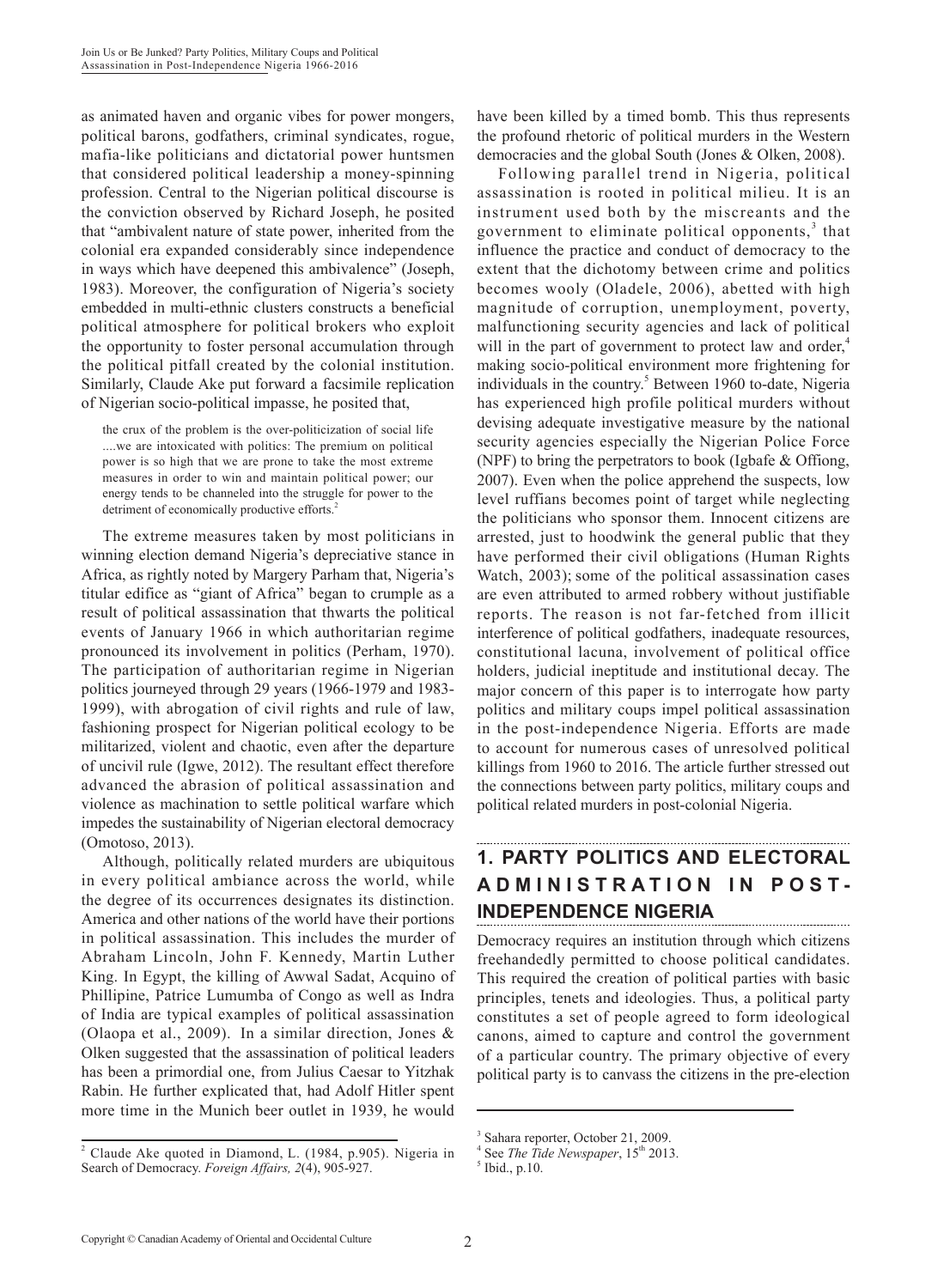environment as well as acquiring political leadership at the local, state and national levels. A more inclusive role and responsibility of political parties are to present candidates for electoral screening and mobilize citizens for political support in the electoral contest. According to Jinadu, he argued that in the western political philosophy, political parties are more functional than structural, characterized with two indispensable features, including facilitation of electoral choice(s) and management of governmental business under the institutional platform of a party. The institutional dais of political parties enlighten the political society regarding the selection of candidates, representation, canvassing and voting before the election (Jinadu, 2011). Thus, political parties are crucial for democratic survival in every political community.

Liberal democracy becomes a conventional form of political system across the world. Central to the notion of democratization is the subject of elections. As Diamond argues that elections are the "litmus test" of democratic system. Replace it with elections are fundamental mechanisms for choosing political representatives in democratic society. Voting remains a primary method for democratic reality. The necessity of elections can thus be considered as an instrument through which political leaders are held accountable to the public (Luqman, 2009). For an election to be free and fair, there are four conditions as suggested by Mackenzie, these include effective functioning of political parties, unbiased electoral umpire, independent judiciary obliges to interpret electoral laws and the public acceptance of the electoral rules.<sup>6</sup> Having said that, the general conduct of an election requires what can be refers as electoral administration. Electoral administration implies the general management of the election, involving planning, budgeting, organizing, staffing, coordinating and reporting. It requires tripartite stages, that is, pre-election, election and post-election activities. The pre-election activities include registration of political parties, screening of candidates, delimitation of constituencies and registration of electorates. The election activities entail the conduct of election. While post-election environment accommodates pronouncement of election results and electoral litigation by the aggrieved political contestants who might not satisfy with election results. The complaints usually directed to a constitutionally electoral tribunal set up by the government (Ajayi, 2007).

Comparing the level of compliance with the fundamental ethos of democracy in the global North and South, a school of thought, Klusmeyer rightly noted that there is high level of adherence to the basic

rules and principles guiding political parties in western democracies. However, in the developing world, Nigeria inclusive, the democratic institutions are weak, with apparent subjugation of national interests over personal interests (Klusmeyer, 1995). In the so called ungovernable political spaces, personal interests are misconstrued as national interests. The political parties are uncoordinated to the extent that the wishes of the party leaders override the wills of the general member of the party. Since Nigeria's independence to the present, political parties have become an agent of disintegration rather than integration, therefore, raises a fundamental question as whether the institutional creation of the parties or the membership is the obstructive pillars that hamstrings democratic development in the country. Human Rights Watch observed that, indiscipline within the Nigerian political parties infiltrates and triggers tension between the political supporters and the opponents (Ibid., p.15).

Reference to the numerous electoral dystopias in Nigeria includes that of 1959, 1965, 1993 and post 2011 election crises. According to Anifowose electoral crisis emanates as a result of the struggle for power and hegemonic tendency of the incumbent political party. He further argued that the 1959 elections conducted were marred with intimidation and violence as well as stuffing of ballot boxes, destruction of lives and properties (Anifowose, 1982). Similarly, Post observed that the application and adoption of ethnicity and regional forces as common tactic to win political race by the NCNC, NPC and AG results to electoral violence that circumscribes 1959 election. The prominent among electoral crises witnessed in the country is that of 1964, between Chief Obafemi Awolowo and S. L. Akintola who served as the Premier of Western region. The crisis led to the detention of major leaders of the party—Action Group (AG), Chief Obafemi Awolowo and Anthony Enahoro were imprisoned and charged with treason felony by the court of law; this occurrence eventually fascinated military take-over in Nigeria's democratic space (Post, 1963). Osaghae (1998) argued that, the pre and post electoral violence led to the collapse of the first republic. Hence, "winning elections became a life and death struggle which justifies all means—fair or foul".<sup>7</sup>

In a bid to win election at all cost, Ige posited that, political coalitions were employed as an instrument for electoral triumph. The political parties that engaged in this logic include NNDP and NPC that formed the Nigerian National Alliance (NNA), the AG and NCNC formed the United Progressive Grand Alliance (UPGA). The amalgamation and formation of the two political parties were necessary as a strategy to defeat opposition (Ige, 1995). In the same vein, Falola et al. (1991) defensively justified the amalgamative contrivance of the political

<sup>6</sup> See Mackenzie quoted in Igbuzor. (2010). *Managing the electoral Process: Civil Society perspectives.* A paper presented at the Nigerian Bar Association Annual General Conference, Spidel Working Session on Public Interest and Development Law, Held in Kaduna on  $24<sup>th</sup>$  of August, 2010.

Ake, 1983 quoted in Joseph (2008, p.21).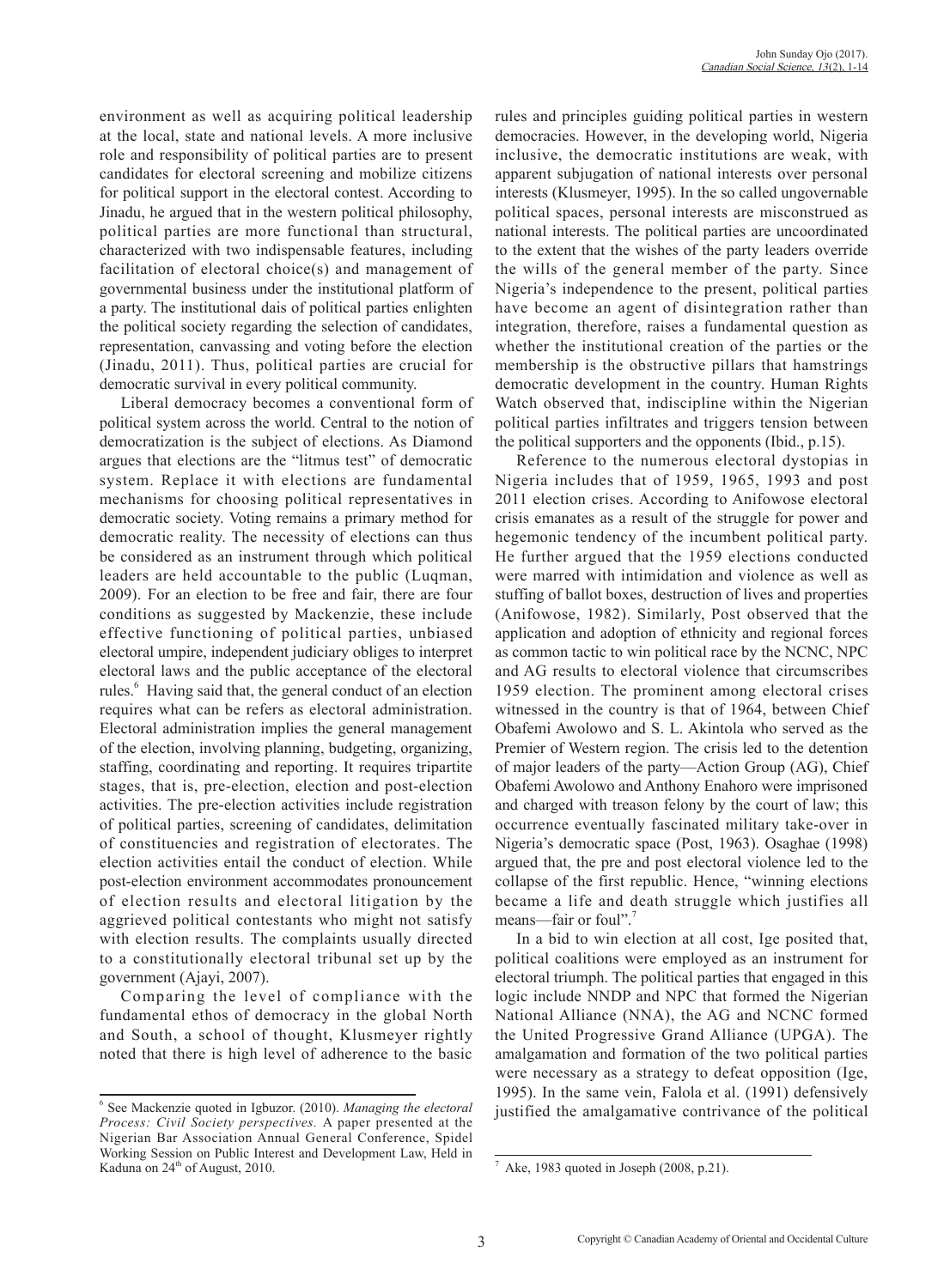parties; they argued that the political consolidation was needed to defeat the opposition in the electoral faceoff. The desire to triumph in the election results in major crises that eclipsed Nigeria's first republic. The collapse of democratic regimes in the first republics which provide political platform for military governance therefore empowers the authoritarian sect to engage in the political affairs of the nation.

The military ruled for uninterrupted thirteen years before a new civilian government was constituted in 1979 for the second republic. The authoritarian regime of Murtala/Obasanjo constituted the Federal Electoral Commission (FEDECO), saddled with the responsibility of conducting elections of July/August 1979. The government also established electoral tribunal to resolve electoral dispute related cases in the country. The declaration of election results generates controversies among the political parties, for instance, both the FEDECO and judiciary were alleged in conspiracy with the National Party of Nigeria (NPN) which was declared as having majority in the National Assembly and the winner of presidential election. The implacable crisis generated by the controversial election subsumed the illegitimacy of political administration of former President Shehu Shagari (Ibid., p.20).

In 1983, a transitional effort championed by Shehu Shagari Adminitration was disregarded by the opposition, seen as skewed political platform for the electoral contest. Discontentment by the opposition parties regarding the election results of 1979 were also repeated in 1983. The electoral institution (FEDECO) put in place by the former regime NPN was reconstituted, and thus, making opposition parties to be suspicious of election rigging. Despite a series of allegations against the incumbent regime, the elections were conducted; however, the general conducts of the elections was considered fraudulent and full of malpractices and improprieties. The political climate therefore led to the denunciation of the election results, especially in some states like Ondo, Oyo and Anambra. Consequently, FEDECO offices were burnt in the above mentioned states, igniting electoral violence which propelled the killings of some political colossus in NPN, considered to have orchestrated the electoral rigging. The electoral violence triggered military take-over in the country, thus back to the doomsday of authoritarian political epoch. The new military government constituted by Muhammadu Buhari/Tunde Idiagbo bunged all democratic institutions and apprehended some political office holders alleged of corruption (Ibid.).

"Between 1991 and 1993, Nigeria had a kind of political novelty called 'Diarchy' that combined civil rule and military dictatorship in one administration headed by the military-General Ibrahim Badamasi Babangida" (Ibid., p.6). An effort was made by the military government headed by General Ibrahim Babangida in 1993 to conduct another election, the preparation for another

democratic journey raised peoples' hope and aspiration for majoritarian rule that provides opportunity for rule of law and fundamental human rights of the citizens. The major contestants in the election were Moshood Abiola, a South Westerner who contested under the political auspices of SDP and Alhaji Tofa, a Northerner, who contested under the political dais of NRC. Moshood Abiola was declared a winner of the election by the electoral commission. Nevertheless, the military government headed by Ibrahim Babangida declared that, he was not satisfied with the election results. This generates a great protest in the country especially in the South Western Nigeria. Therefore, the protest led to imprisonment of Moshood Abiola who later died in prison yard. Prior to the demise of Moshood Abiola, the military president declared Interim Government headed by Ernest Shonekan, the regime was later toppled by the military which later produced Major-General Sanni Abacha, Abacha died on the mantle of leadership. As a result of Abacha's death, General Abdulsalam Abubarkar took over the mantle of leadership, and he served as the last military president in Nigeria.

Shortly, after the military reassurance to hand-over power to civilian regime in 1999 under the authoritarian political leadership of General Abdulsalami Abubarkar, elections were conducted which restored former military dictator, Olusegun Obasanjo as newly democratically elected President in Nigeria, therefore, symbolizes another political expedition to Nigerian fourth republic, inaugurated on 29 May 1999. The journey through the fourth republic was marked by another historic epoch in sustaining democratic politics in Nigeria. According to the International Crisis Group report

democratic government has been uninterrupted for more than a decade, but the quality of elections since the return to civilian rule in 1999, of which these are the fourth, has declined continually. 1999 polls that swept General Olusegun Obasanjo and the PDP party to power were flawed but generally accepted by Nigerians glad to see the back of a repressive military dictatorship. Over subsequent years, Obasanjo and the ruling party—an alliance of oligarchs with close links to the military —consolidated their grip on power. In 2003 his mandate was renewed in a vote that was decried by observers as heavily rigged.<sup>8</sup>

Olusegun Obasanjo ruled for 8 years, however, the former President managed to elongate his tenure, the legislative institution that would have been instrumental to his third term agenda discarded the proposition. As a result of expiration of Obasanjo's political tenure, elections were conducted in 2003. The International election monitoring groups emphasized that 2003 elections were marred with violence, rigging and sorts of electoral criminalities. However, the idealism of democratic practice worthwhile depends on the general even handedness, freeness and

<sup>8</sup> International Crisis Group report (2012).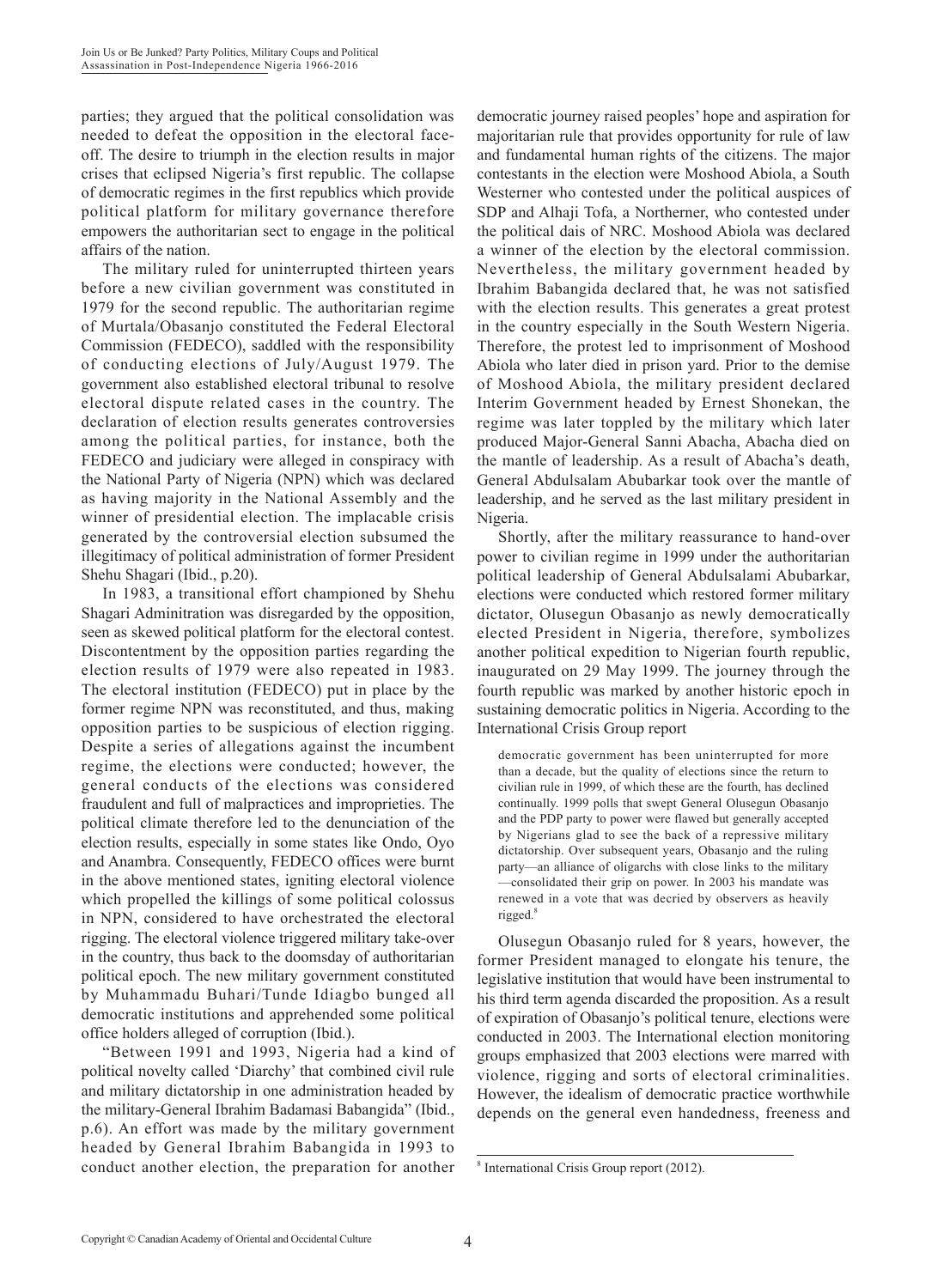fairness of an election. To achieve these, observing and monitoring the election become indispensable cognate of democratic development in every political orb.

This calls for election observation which has been a mechanism designed by advanced democracies through the establishment of international election monitoring organizations to legitimatize democracy all over the world. It is important to cue here that the major elections conducted shortly after Nigerian independence were marred by rigging, violence, impropriety and all sorts of electoral manipulations. Consequently, the interventions of international election monitoring bodies necessitate the safeguarding of democracy from electoral immodesty in sustaining ethical standard for democratic advancement in Nigeria. Observing election transcends the conduct of an election; it involves pre- election assessment, the election itself and the post-election activities. The international election observers play a dominant role as watchmanship in homogenizing, standardizing, and appraising electoral integrity across the globe.

With similar outlook, prior the rejection of Olusegun Obasanjo's third term bid, another election was conducted in 2007 which led to the emergence People's Democratic candidate, Umaru Musa Yar'Adua. The conduct and general administration of the election was championed by Professor Maurice Iwu, who served as the chairman of Independent National Electoral Commission (INEC) in Nigeria. The international and local election observers considered the election as the worst in the political history of the country. Nevertheless, Umaru Musa Yaradua was declared a winner inof the election. However, the former President publicly declared that the election that brought him to power was rigged and ensnared in electoral disorders. The observation of the former President Umaru Musa Yaradua on electoral misconducts triggered his political will for setting up electoral reform committee led by Justice Muhammed Uwais (Rtd). The terms of reference of the committee were to provide corrective measures to numerous anomalies in Nigeria's electoral acts. The committee came out with recommendations which include independent candidature, Political Parties registration and regulatory commission (PPRRC), Constituency Delimitation Commission (CDC), establishment of Electoral Offenses Commission (EOC) jut to mention but few. These recommendations were forwarded to the National Assembly for final ratification. However, the proposal witnessed a lot of setback. The suggested solutions were not holistically implemented in the legislative chamber. Immediately after the public declaration of the demise of President Umaru Musa Yaradua, the then Vice President, Goodluck Jonathan enthroned to fill the vacant post as the acting Nigerian President. This was done in accordance with the constitutional guidelines of the country. The emergence of Goodluck Jonathan as the acting President provides opportunity for him to contest in the 2011 presidential election under the People's Democratic Party (PDP). The election was considered free and fair by the various international and local election observers. The general administration of the election was coordinated by Professor Attahiru Jega, the former chairman of INEC. This becomes historic in Nigeria's political history (Alabi & Sakariyau, 2013). Despite the high level of transparency in the election, the election witnessed postelection violence especially in the Northern Nigeria, this is because of political victory of Goodluck Jonathan who hailed from South-South (Ploch, 2013). It is important to note here the recurrence of ethno-religious politics that has problematized the country. Prior the expiration of four years tenure of President Goodluck Jonathan, another election was set in motion, the electoral contestation was between President Goodluck Jonathan and Muhammadu Buhari. Muhammadu Buhari was declared a winner in 2015 by the Independent National Electoral Commission (INEC). One of the factors to be noted here is that, the political era experienced a peaceful transition from the incumbent regime to opposition party which becomes a landmark in Nigeria's political journey. The above political scenario pinpoints tumultuous political expedition of Nigerian since independence. As rightly notes by Igwe that

until the present political dispensation, since independence in 1960, Nigeria's efforts at democratization never succeeded beyond six years. Since the (First Republic) 1960-1964 general elections, electoral violence, which was eventually indirectly terminated, has become a common feature of elections in Nigeria. It is pertinent to know that each set of elections in Nigeria up to this date seemingly deepened the culture of violence. This is reflected in the inter- and intraparty clashes centered on overblown personality politics riddled with bitter struggles for domination and control of party and power for selfish or sectional interests. This has reduced local and national politics to a contest of personality, centered on money and self, instead of ideology centered on superior issues. This contradiction has rubbed Nigeria's polity of content and substance and reduced electoral processes to mere routine. (Ibid., p.6)

Therefore, it can be argued that the country has experienced turbulent political history with its manifestation in electoral misconducts and disruption of political regimes by the military invasion in Nigeria's body politics. Violence, assassination, ethnic and religious bigotries exemplified Nigeria's political experiments. In this regard, the next section looks into various military coups that result in political assassination of political office holders and the military officers.

## **2. TOWARDS DIARCHY: THE TREND OF POLITICAL ASSASSINATION IN POST-INDEPENDENCE NIGERIA**

The etymological use of the concept "assassination" was first employed in the medieval era to illustrate the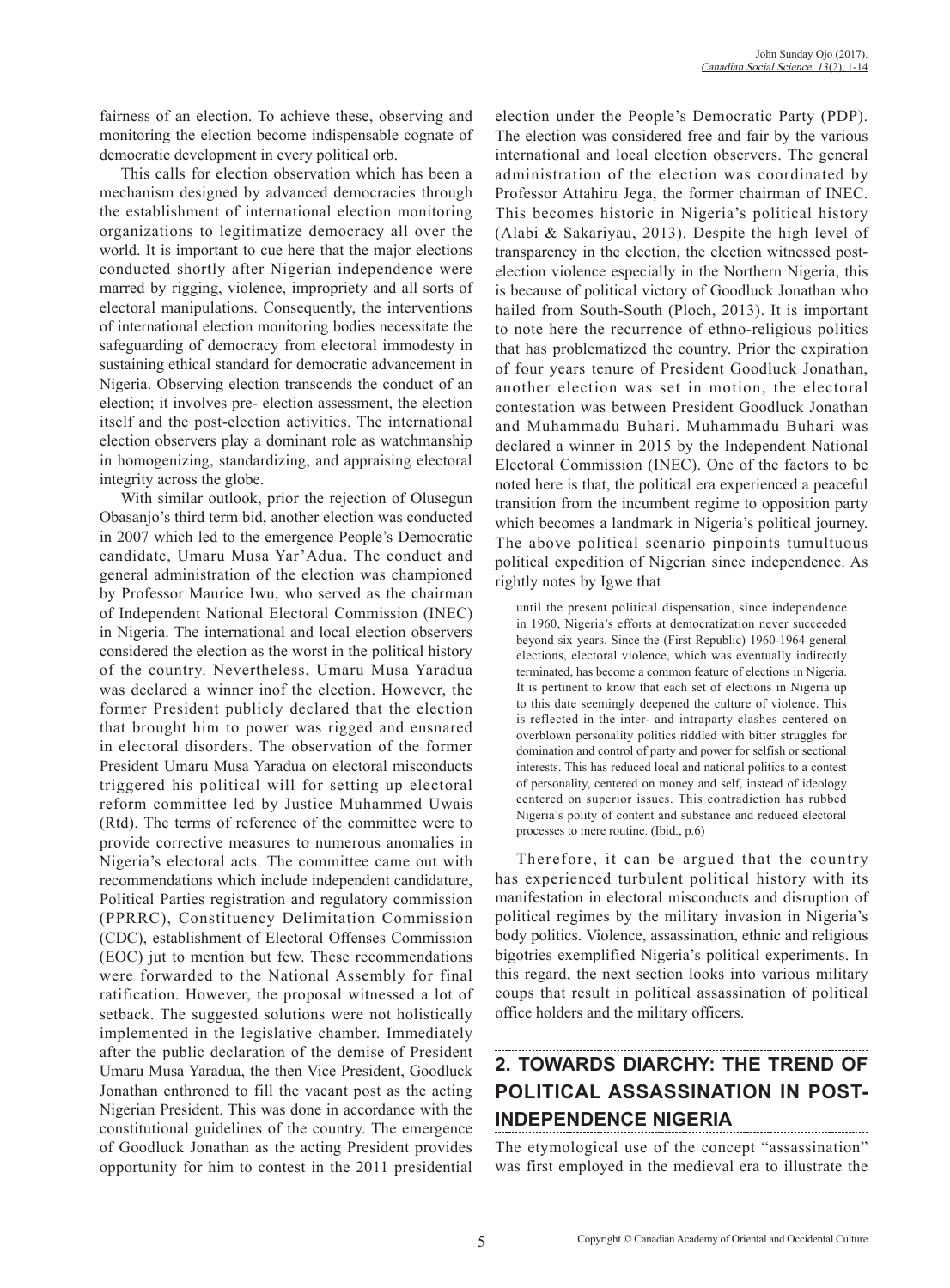killings of prominent Christians by the "Hashshashing", a clandestine Islamic group (Ibid., p.8). The existence of such secret group is traced to eighth and fourteenth centuries, empowered to kill the Abbasid elites who opposed its principles. The historical assumption of the origin is conventionally employed to represent murder committed by individuals or groups, especially if the victim is a political juggernaut within a political community. Most cases of assassination are understood within the continuum of politics. The reason behind the execution of such evil-project is usually considered if the victim in question is a purported opposition of the incumbent regime. Within Nigeria's context, assassination can be categorized into two, these include killing executed by groups of people and individuals. Both require careful planning, weapon procurement and getting accurate information about the movement of the targeted victim through the instrumentality of the hired assassins (Albert, 2010). Historically, tracing the manifestation of political related killings in Nigeria, the political event of January 15, 1966, in which military state coordinated a brutal episode that led to the collapse of first republic, can be considered as the origin of political assassination after the departure of British colonialist in Nigeria. The event led by late Major Kaduna Nzeogwu and the likes predominantly from Eastern Nigeria, entrapped some political office holders like late Festus late Okotiebo, the former Minister of Finance, late Sir Abubarkar Tafawa Balewa, the former Prime Minister of Nigeria, late Sir S. I. Akintola, the former Premier of Western Region. They were all killed by the military juntas; the coup was a partial success because the objectives behind the plot could not be fully realized after the coup, while the aftermath of the coup witnessed the emergence of Major General Johnson Thomas Umunakwe Aguiyi-Ironsi as the first military head of state in Nigeria, he ruled from January to July 1966.

The second military coup in Nigeria took place on  $29<sup>th</sup>$  July, 1996. It resulted in the death of Major General Aguiyi-Ironsi and some top military officers including the Governor of Western region, Adekunle Fajuyi. After the coup General Yakubu Gowon became the head of state and a commander-in-Chief of armed forces. The second military coup led to protracted political unrest in the country, the height of which was a thirty months of civil war. By 1967, the existing four regions were subdivided into twelve states has a response to secession bid of Eastern Nigeria orchestrated by Col Ojukwu. According to McNeil, Major-General Johnson Aguiyi Ironsi, leader of the new Nigerian military government, was convinced that federalism was the problem, and on 24 May 1966 he issued Decree No.34, which transformed Nigeria into a unitary state. In a radio broadcast announcing the decree, Ironsi said his plan was "intended to remove the last vestiges of the intense regionalism of the recent past, and to produce the cohesion in the governmental structure which is so necessary in achieving...national unity" (McNeil, 2014) Therefore, an attempt to make Nigeria a constitutionally unitary state by Yakubu Gowon administration led to another military coup. The third martial wave occurred on 29<sup>th</sup> July 1975 piloted by Brigadier Muritala Mohammed which deposed the government of General Yakubu Gowon. Late Muritala Mohammed became the head of state after the coup and ruled for only six months. General Muritala was assassinated in a bloody coup. As a result of the death of Muritala Muhammed, General Olusegun Obasanjo emerged as fourth military president of the federal republic of Nigeria from February 1976 to September 1979. The regime was succeeded by General Muhammadu Buhari following the coup announced by Brigadier Sanni Abacha on December 31 1983. Subsequent to this occurrence, General Ibrahim Babangida came to power due to a coup announced by Lt. General Joshua Nimyel Dongoyaro on August  $27<sup>th</sup>$ 1985. In another related development, General Sanni Abacha became Head of State after the dethronement of existing Interim National Government (ING) headed by Chief Ernest Shonekan on November 17<sup>th</sup> 1993. Abacha's regime was characterized with numerous state sponsored political murders and attempted assassination, this include killing of Kudirat Abiola and the likes. Immediately after the pronouncement of the death of Saani Abacha, the emergence of General Abubakar was pronounced on July  $8<sup>th</sup>$ , 1993. The regime served as the last dictatorial regime witnessed by the country. General Abubakar handed over power to civilian government in 1999. In a series of military regimes as discussed above, some citizens that championed the termination of military regimes were killed, imprisoned, charged with treason felony' (National Association of Seadog, 2006) while others such as Professor Wole Soyinka fled off to exile to escape political assassination organized by the military state. In this context, it can be argued that the Nigerian military state played a major role in political assassination.

Prior the Nigeria's returned to democratic rule in 1999, the country continued to witness astronomical increase in political assassination, religious crises due to tenacious involvement of godfatherism, electoral malpractices, rigging, corruption acquisition of private army and myriad of socio-political problems (Oshodi, 2007). Consequently, provides opportunity for destruction of lives and properties (Agba, 2011). According to Human Right Watch, more than 300 innocent Nigerians were killed as a result of pre and post-election violence that encapsulates 2007 general elections in Nigeria (Ibid., p.41). Otite and Umukoro posit that, Nigerian democracy is characterized with detestable tradition such as offering money for political accomplishment through the instrumentality of political godfathers (Otite & Umukoro, 2010). This has been infused in Nigerian political culture, leaning on the political juggernauts to triumph in electoral contestation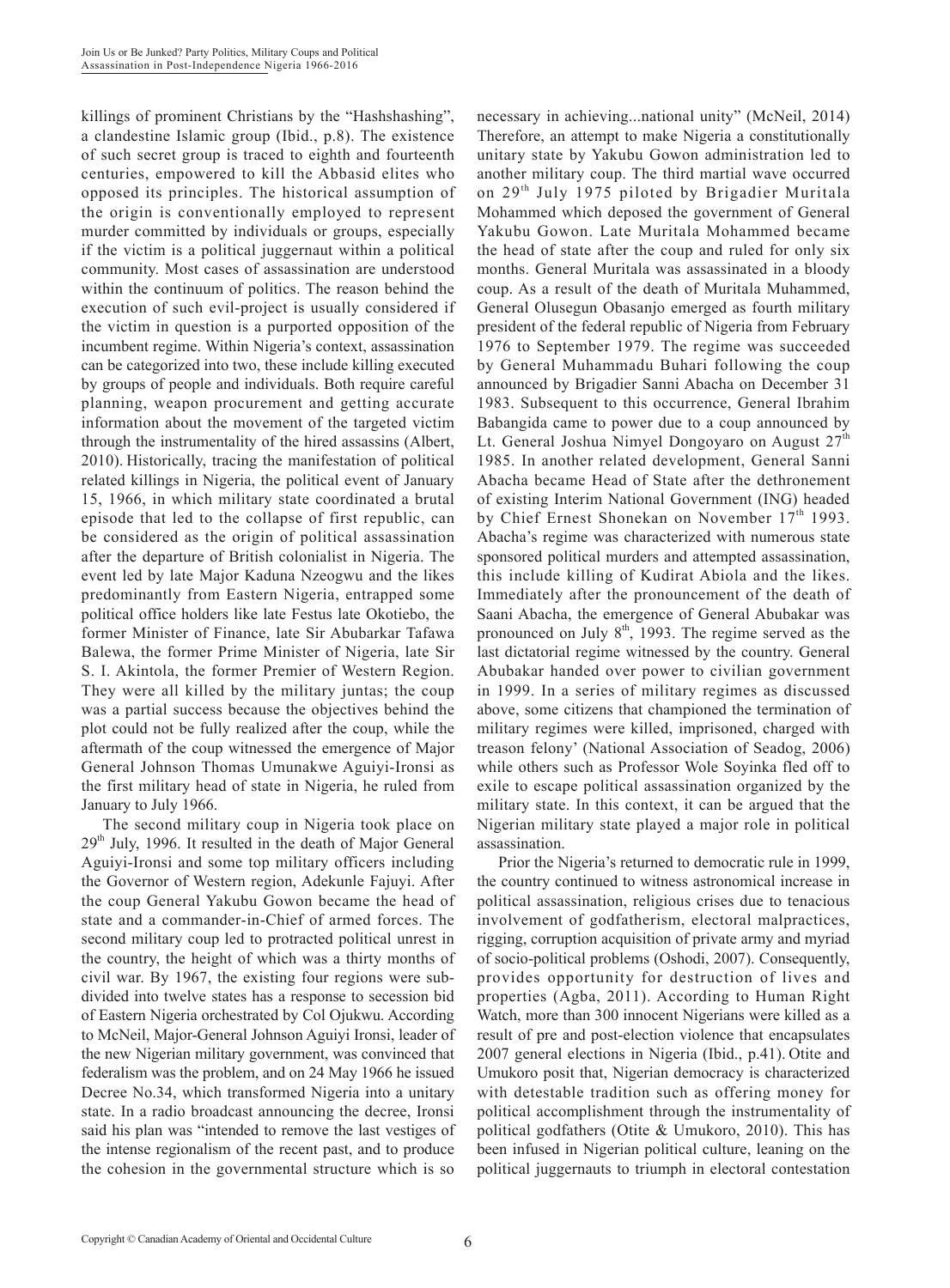through unsophisticated means. Having the support of godfathers, the procurement of weapons, electoral finance and recruitment of private army gives assurance for electoral conquest. The mobilization of canal instruments to win election at all cost makes democracy a dangerous game in the country. A typical manifestation of politics of godfatherism that metamorphosed in political upheaval include political rift that occurred between Chief Obafemi Awolowo and Ladoke Akintola which disrupted the political atmosphere of South Western Nigeria, and consequently transmuted in a military takeover in the country. Political godfatherism describes a situation in which very powerful and influential members of the elite class use their power, money and influence to determine who should rule or occupy a given political office and who impose these leaders on the people. The leaders are generally forced upon the masses through intimidation, harassment and an excessive use of money. Political godfathers act as the financial backbone for politicians who aspire to occupy political offices at all cost. Such political office holders usually become tied to the apron string of

**Table 1 Cases of Political Assassination From 1966-2016**

their godfathers. It is against this background that Igbuzor rightly explained the character of instrumental carnality of godfatherism in Nigerian political airspace that

political godfatherism is a term now reserved for God forsaken criminals who will go to any length; I mean any length to achieve their set goals of wielding political power including arson, intimidation, warning, flogging and sometimes assassination'. With the money diverted from the coffers of the Nigerian or State governments, they equipped their 'army' with the latest weapons with which their foot soldiers or political thugs recruited from amongst numerous jobless graduates and undergraduates from Nigerian and state universities to terrorize, kill and main their kits and kin who oppose them. There may have been numerous killings by orders from these political godfathers. (Ibid., p.43)

Thus, politics of victimization and bloodshed are therefore becomes the prominent mannerism of Nigerian democracy. In foregoing, political killings serve as a potent weapon in the hand of repressive political elites and military juntas to achieve political leadership. The table below shows numerous cases of unresolved political assassination since independence.

|    | <b>Name</b>                    | <b>Year</b>                      | <b>Location of</b><br>death | <b>Affiliation</b>                        | <b>Position</b>                                              | Nature of<br>killings | <b>Killer</b>           |
|----|--------------------------------|----------------------------------|-----------------------------|-------------------------------------------|--------------------------------------------------------------|-----------------------|-------------------------|
| 1  | Tafawa Balewa                  | 1966                             | Lagos                       | Northern People's<br>Congress (NPC)       | Prime minister and<br>Head of Government                     | Gunshot               | Military                |
| 2  | Ahmadu Bello                   | January 15,<br>1966.             | Sokoto                      | Northern People's<br>Congress (NPC)       | Premier of Northern<br>Nigeria                               | Gunshot               | Military                |
| 3  | Aguiyi-Ironsi                  | July 29, 1966                    | Lagos                       | Nigeria Military                          | Military Head of State Gunshot                               |                       | Military                |
| 4  | Adekunle Fajuyi                | July 29th 1966                   | Oyo                         | Nigeria Military                          | Military Governor of<br>western Nigeria                      | Gunshot               | Military                |
| 5  | Ladoke Akintola                | January 15 <sup>th</sup><br>1966 | Oyo                         | <b>Action Group</b>                       | Premier of western<br>region                                 | Gunshot               | Military                |
| 6  | Alfred Rewane                  | October 6, 1995                  | Lagos                       | National Democratic<br>Coalition (NADECO) | Business man,<br>Elder statesman and<br>NADECO financier     | Gunshot               | Military                |
| 7  | Shehu Musa Yaradua             | December 8 <sup>th</sup><br>1997 | Abakaliki<br>prison         | Military                                  | Military chief of staff<br>and SDP Presidential<br>candidate | Poisoned              | Military                |
| 8  | Muritala Mohammed Feb 13, 1976 |                                  | Lagos                       | Nigeria Military                          | Head of State                                                | Gunshot               | Military                |
| 9  | Tunde Idiagbon                 | 1999                             | Ilorin, kwara<br>state      | Nigeria Military                          | Military vice president Poisoned                             |                       | Yet to be<br>identified |
| 19 | Moshood Abiola                 |                                  | Lagos                       | <b>SDP</b>                                | Presidential winner of<br>1993 election                      | Poisoned              | Yet to be<br>identified |
| 20 | Dele Giwa                      | October 19,<br>1986              | Lagos                       | Newswatch Newspaper Editor Newswatch      |                                                              | Parcel of<br>Bomb     | Military state          |
| 21 | Kudirat Abiola                 | June 4 1994                      | Lagos                       | <b>SDP</b>                                | Business mogul                                               | Gunshot               | Military state          |
| 22 | Bola Ige                       | Dec. 23, 2001                    | Oyo                         | Alliance for Democracy<br>(AD).           | Minister of Justice and<br><b>Attorney General</b>           | Gunshot               | Yet to be<br>identified |
| 23 | Marshal Harry                  | March 2003                       | Abuja FCT                   | All Nigeria Peoples<br>Party (ANPP)       | <b>ANPP Vice Chairman</b><br>for the South-South<br>Zone     | Gunshot               | Yet to be<br>identified |
| 24 | Aminosari Dikibo               | Feb. 6, 2004                     | Delta State                 | <b>PDP</b>                                | <b>PDP</b> National<br>chairman                              | Gunshot               | Yet to be<br>identified |
| 25 | Ogbonnaya Uche                 | February 8, 2003 Imo State       |                             | All Nigeria Peoples<br>Party (ANPP)       | ANPP senatorial<br>candidate for Orlu<br>zone at Owerri      | Gunshot               | Yet to be<br>identified |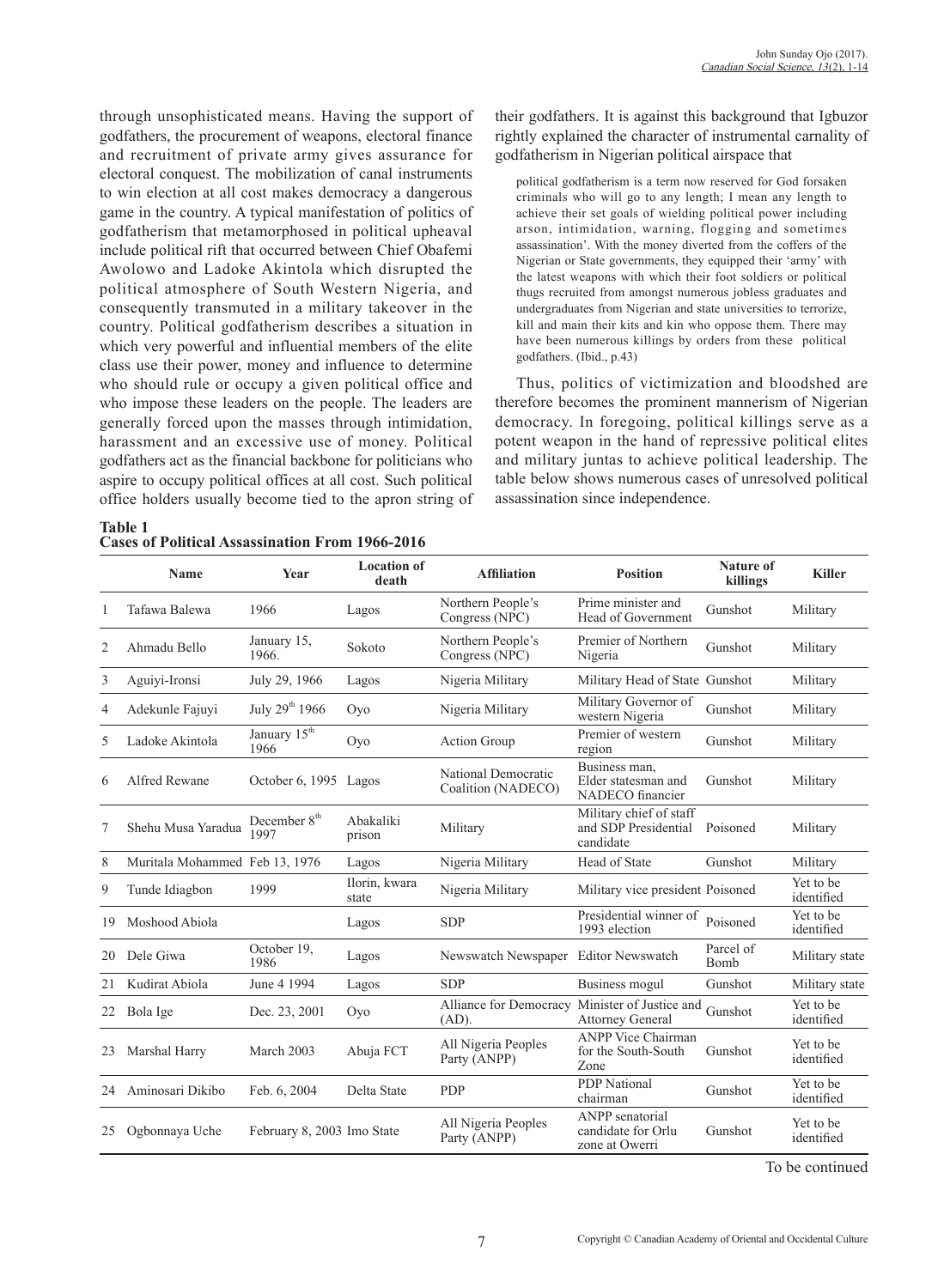|    | Name                                 | Year                                   | <b>Location of</b><br>death | <b>Affiliation</b>                                                                      | <b>Position</b>                                                                         | Nature of<br>killings    | <b>Killer</b>           |
|----|--------------------------------------|----------------------------------------|-----------------------------|-----------------------------------------------------------------------------------------|-----------------------------------------------------------------------------------------|--------------------------|-------------------------|
| 26 | Andrew Agom                          | March 4, 2004                          | Nassarawa                   | People Democratic<br>Party (PDP)                                                        | Former boss of<br>Nigeria Airway and<br>PDP board of trustee                            | Gunshot                  | Yet to be<br>identified |
| 27 | Alabi Okoju                          | May 15, 2005                           | Osun                        | Oranmiyan group                                                                         | Leading financier<br>Oranmiyan group,<br>a socio-political<br>organization              | Gunshot                  | Yet to be<br>identified |
| 28 | Mr. Ikenna Ibor,                     | March 27, 2003                         | Anambra State               | All Nigeria Peoples<br>Party (ANPP)                                                     | ANPP councillorship<br>candidate in Anambra Gunshot<br><b>State</b>                     |                          | Yet to be<br>identified |
| 29 | Odunayo Olagbaju                     | 2001                                   | Ile-Ife, Osun<br>State      | Alliance for Democracy<br>$(AD)$ .                                                      | Osun State House of<br>Assembly.                                                        | Macheted                 | Yet to be<br>identified |
| 30 | Funsho Williams                      | <b>July 2006</b>                       | Lagos                       | People Democratic<br>Party (PDP)                                                        | Lagos PDP<br>governorship aspirant                                                      | stabbed and<br>strangled | Yet to be<br>identified |
| 31 | Ayo Daramola                         | 2006                                   | Ekiti State                 | People Democratic<br>Party (PDP)                                                        | Former World Bank<br>consultant and PDP<br>governorship aspirant<br>in Ekiti State,     | Gunshot                  | Yet to be<br>identified |
| 32 | Anthony Nwudo                        | March 21, 2003                         | Ebonyi                      | All Nigeria Peoples<br>Party (ANPP)                                                     | ANPP House of<br>Assembly aspirant,                                                     | Gunshot                  | Yet to be<br>identified |
| 33 | Godwin Agbroko                       | December $25^{\text{th}}$<br>2006      | Lagos                       | ThisDay Newspaper                                                                       | chairman, This Day<br><b>Editorial Board</b>                                            | Gunshot                  | Yet to be<br>identified |
| 34 | Ade Awonusi                          | January 7, 2002 Abuja                  |                             | Confidential Secretary<br>to the Chief Justice<br>of Nigeria, Justice<br>Mohammed Uwais | Confidential Secretary<br>to the Chief Justice<br>of Nigeria, Justice<br>Mohammed Uwais | Stabbed                  | Yet to be<br>identified |
| 35 | Abayomi Ogundeji                     | August 17, 2008 Lagos                  |                             | ThisDay Newspaper                                                                       | ThisDay Newspaper<br>Editor                                                             | Gunshot                  | Yet to be<br>identified |
| 36 | Bayo Ohu                             | September 20 <sup>th</sup><br>2009     | Lagos                       | Guardian Newspapers                                                                     | <b>Assistant News Editor</b><br>of The Guardian<br>Newspapers                           | Gunshot                  | Yet to be<br>identified |
| 37 | Bagauda Kalto                        | 1996                                   | Abuja-Kaduna<br>Road        | News magazine                                                                           | News magazine                                                                           | Gunshot                  | Yet to be<br>identified |
| 38 | Charles Nsiegbe                      | November 21,<br>2009                   | <b>Rivers State</b>         | People Democratic<br>Party                                                              | Political associate of<br>Rivers state governor, Gunshot<br>Rotimi Amechi               |                          | Yet to be<br>identified |
| 39 | Dipo Dina                            | Monday, January Ogun state<br>25, 2010 |                             | Action Congress of<br>Nigeria (ACN)                                                     | Ogun state ACN<br>governorship<br>candidate                                             | Gunshot                  | Yet to be<br>identified |
| 40 | Janet Oladape                        | August 13 <sup>th</sup> 2002 Ondo      |                             | People's Democratic<br>Party (PDP)                                                      | Leader of People's<br>Democratic Party<br>(PDP) in Odigbo LG                            | Clubbed                  | Yet to be<br>identified |
| 41 | Babatunde Elegbede May 5, 1994       |                                        | Lagos                       | Nigeria military                                                                        | Former chief of Naval<br>Staff and military<br>Governor of Rivers<br>state              | Gunshot                  | Yet to be<br>identified |
| 42 | Lekan Owolabi                        | March 1995                             | Lagos                       | Unknown                                                                                 | Unknown                                                                                 | Gunshot                  | Yet to be<br>identified |
| 43 | Captain Tunde<br>Ashafa              | June 11, 1995                          | Lagos                       | Unknown                                                                                 | Unknown                                                                                 | Gunshot                  | Yet to be<br>identified |
| 44 | David Izegwere                       | December 1995                          | Lagos                       | Unknown                                                                                 | Unknown                                                                                 | Gunshot                  | Yet to be<br>identified |
| 45 | Kayode Awosanya                      | January 1996                           | Lagos                       | Unknown                                                                                 | Unknown                                                                                 | Gunshot                  | Yet to be<br>identified |
| 46 | Mrs Tajudeen Abiola February 9, 1996 |                                        |                             | Unknown                                                                                 | Unknown                                                                                 | Gunshot                  | Yet to be<br>identified |
| 47 | Alhaji Sama Kano                     | April 8, 1996                          | Lagos                       | Unknown                                                                                 | Unknown                                                                                 | Gunshot                  | Yet to be<br>identified |
| 48 | Admiral Olu<br>Omotehinwa            | May 22, 1996                           | Lagos                       | Unknown                                                                                 | Unknown                                                                                 | Gunshot                  | Yet to be<br>identified |
| 49 | Mrs Irene Obodo                      | June 1996                              | Lagos                       | Unknown                                                                                 | Unknown                                                                                 | Gunshot                  | Yet to be<br>identified |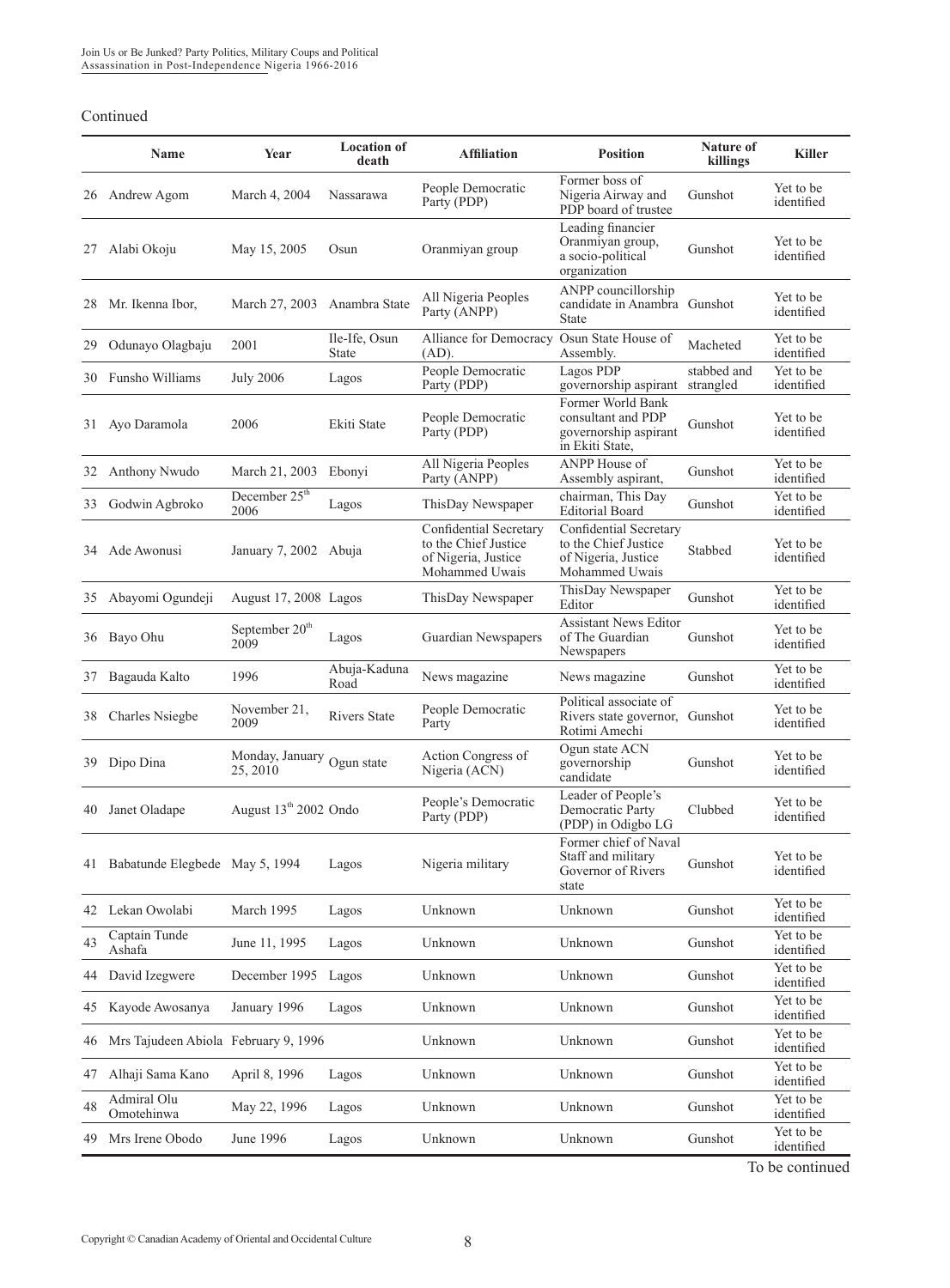|    | Name                                        | Year                          | <b>Location of</b><br>death | <b>Affiliation</b>                                                                                         | <b>Position</b>                                                                                            | <b>Nature of</b><br>killings | <b>Killer</b>           |
|----|---------------------------------------------|-------------------------------|-----------------------------|------------------------------------------------------------------------------------------------------------|------------------------------------------------------------------------------------------------------------|------------------------------|-------------------------|
| 50 | Chief Adejola<br>Balogun                    | June 15, 1996                 | Lagos                       | Unknown                                                                                                    | Unknown                                                                                                    | Gunshot                      | Yet to be<br>identified |
| 51 | Esther A. Tejuoso                           | September<br>19,1996          | Lagos                       | Unknown                                                                                                    | Unknown                                                                                                    | Gunshot                      | Yet to be<br>identified |
| 52 | Ahmed Onipede                               | 2010                          | Lagos                       | Alliance for Democracy<br>$(AD)$ .                                                                         | former special adviser<br>on mineral resources<br>to the governor of<br>Lagos State, Bola<br>Tinubu        | Gunshot                      | Yet to be<br>identified |
| 53 | Alhaja Suliat Adedeji                       | November 14.<br>1996          | Ibadan                      | Unknown                                                                                                    | Unknown                                                                                                    | Gunshot                      | Yet to be<br>identified |
| 54 | Toyin Onagoruwa                             | December 1996 Lagos           |                             | Unknown                                                                                                    | Unknown                                                                                                    | Gunshot                      | Yet to be<br>identified |
| 55 | Engr. Adesoji A.<br>Dina                    | September 1998 Lagos          |                             | Unknown                                                                                                    | Unknown                                                                                                    | Gunshot                      | Yet to be<br>identified |
| 56 | Kola Tokunbo                                | January 31, 1999 Lagos        |                             | Unknown                                                                                                    | Unknown                                                                                                    | Gunshot                      | Yet to be<br>identified |
| 57 | Patrick Okoye                               | January 31, 1999 Lagos        |                             | Unknown                                                                                                    | Unknown                                                                                                    | Gunshot                      | Yet to be<br>identified |
| 58 | Sunday Ugwu                                 | September 9,<br>1999          | Enugu                       | Unknown                                                                                                    | Unknown                                                                                                    | Gunshot                      | Yet to be<br>identified |
| 59 | Igwe Francis<br>Nwankwo                     | February 15,<br>2000          | Anambra                     | Unknown                                                                                                    | Unknown                                                                                                    | Gunshot                      | Yet to be<br>identified |
| 60 | Nicholas Okhuakhua June 2000                |                               | Lagos                       | Unknown                                                                                                    | Unknown                                                                                                    | Gunshot                      | Yet to be<br>identified |
| 61 | Mohammed Shuaibu September 2000 Lagos       |                               |                             | Unknown                                                                                                    | Unknown                                                                                                    | Gunshot                      | Yet to be<br>identified |
| 62 | Obatou Mumbo                                | October 17,<br>2000           | Onitsha                     | Unknown                                                                                                    | Unknown                                                                                                    | Gunshot                      | Yet to be<br>identified |
| 63 | Idowu Braimoh                               | November 5,<br>2000           | Ondo                        | Unknown                                                                                                    | Unknown                                                                                                    | Gunshot                      | Yet to be<br>identified |
| 64 | Joseph Osayande                             | December 4,<br>2000           | Edo                         | Unknown                                                                                                    | Unknown                                                                                                    | Gunshot                      | Yet to be<br>identified |
| 65 | Chief Layi Balogun                          | December 10,<br>2000          | Lagos                       | Unknown                                                                                                    | Unknown                                                                                                    | Gunshot                      | Yet to be<br>identified |
| 66 | Monday Ndor                                 | August 19, 2001 Port Harcourt |                             | Unknown                                                                                                    | Unknown                                                                                                    | Gunshot                      | Yet to be<br>identified |
| 67 | Onyebuchi Ede                               | August 23, 2001 Ebonyi        |                             | Unknown                                                                                                    | Unknown                                                                                                    | Gunshot                      | Yet to be<br>identified |
| 68 | Chibueze Idah                               | August 23, 2001 Ebonyi        |                             | Unknown                                                                                                    | Unknown                                                                                                    | Gunshot                      | Yet to be<br>identified |
|    | 69 Ogbonna Odimbaiwe August 23, 2001 Ebonyi |                               |                             | Unknown                                                                                                    | Unknown                                                                                                    | Gunshot                      | Yet to be<br>identified |
|    | 70 Ifeanyi Nnaji                            | August 23, 2001 Ebonyi        |                             | Unknown                                                                                                    | Unknown                                                                                                    | Gunshot                      | Yet to be<br>identified |
| 71 | Sunday Atte                                 | February 5, 2005 Kogi         |                             | legislative council<br>Yagba East local<br>government                                                      | Leader of legislative<br>council Yagba East<br>local government                                            | Gunshot                      | Yet to be<br>identified |
|    | 72 Mr. S.A. Awoniyi                         | January 7, 2002 Abuja         |                             | Former confidential<br>secretary to a former<br>chief of justice<br>Muhammadu Lawal<br>Uwais               | Former confidential<br>secretary to a former<br>chief of justice<br>Muhammadu Lawal<br>Uwais               | Stabbed to<br>death          | Yet to be<br>identified |
|    | 73 Eyo Eyo                                  | April 2002                    | Cross River                 | Former information<br>officer attached to the<br>state's commissioner<br>for agriculture in Cross<br>River | Former information<br>officer attached to the<br>state's commissioner<br>for agriculture in<br>Cross River | Gunshot                      | Yet to be<br>identified |
|    | 74 Ifeanyi Igbokwe                          | April 18, 2002                | Lagos                       | Unknown                                                                                                    | Unknown                                                                                                    | Gunshot                      | Yet to be<br>identified |
|    | 75 Musa Dayo                                | May 9, 2002                   | Bauchi                      | Unknown                                                                                                    | Unknown                                                                                                    | Gunshot                      | Yet to be<br>identified |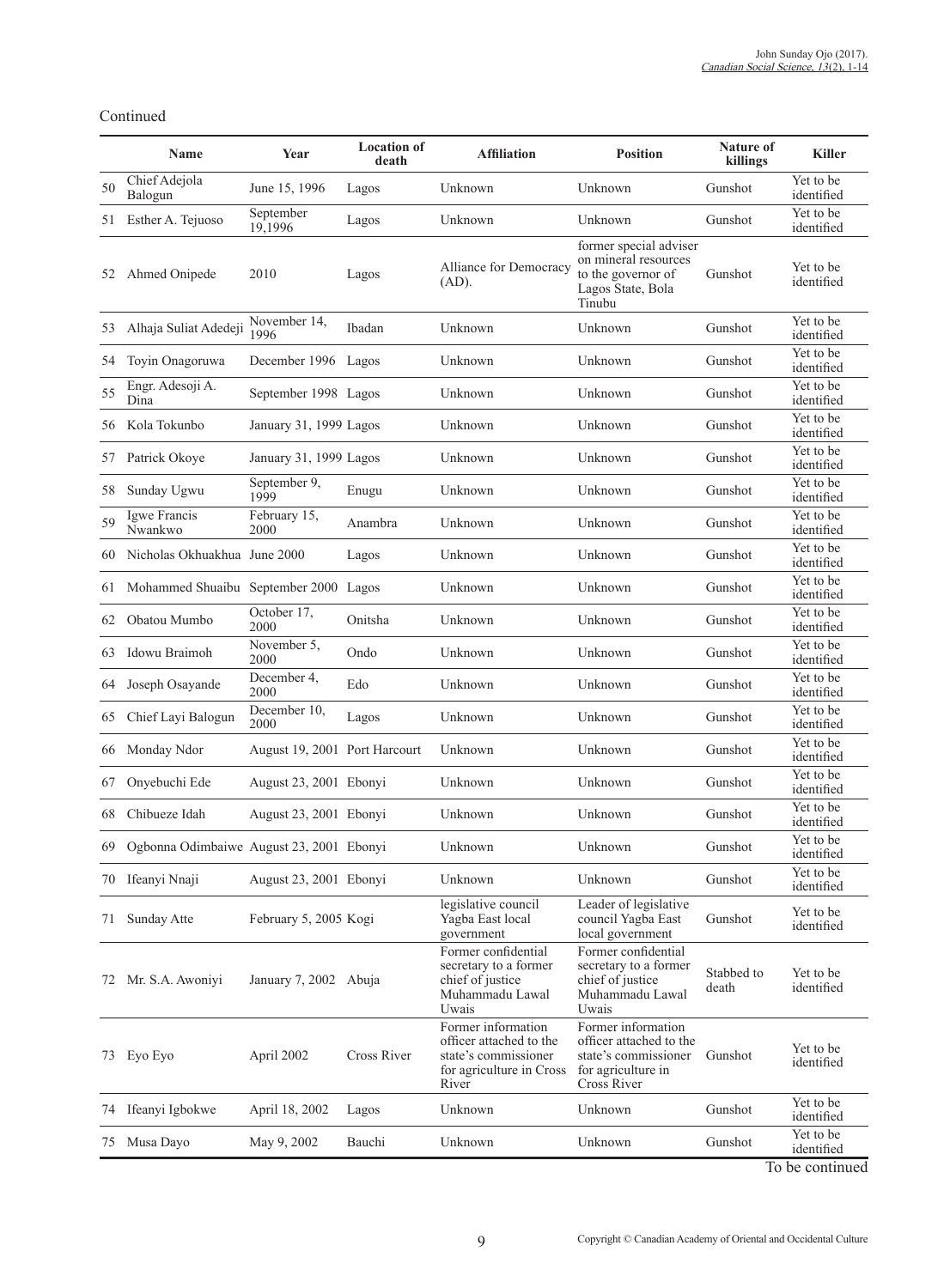|    | Name                                    | Year                  | <b>Location</b> of<br>death | <b>Affiliation</b>                                         | <b>Position</b>                                                                            | <b>Nature of</b><br>killings | <b>Killer</b>           |
|----|-----------------------------------------|-----------------------|-----------------------------|------------------------------------------------------------|--------------------------------------------------------------------------------------------|------------------------------|-------------------------|
| 76 | Christopher Ogbonna May 26, 2002        |                       | Enugu                       | Unknown                                                    | Unknown                                                                                    | Gunshot                      | Yet to be<br>identified |
| 77 | Maria-Theresa Nsa                       | June 11,2002          | Cross River                 | Unknown                                                    | Unknown                                                                                    | Gunshot                      | Yet to be<br>identified |
| 78 | Igbafe and Offiong                      |                       |                             | Unknown                                                    | Unknown                                                                                    | Gunshot                      | Yet to be<br>identified |
| 79 | Chief & Mrs.<br>Barnabas Igwe           | September 1,<br>2002  | Anambra State               | Nigeria Bar Association chairman of Nigeria                | Onitsha branch<br><b>Bar Association</b>                                                   | Gunshot                      | Yet to be<br>identified |
| 80 | Mr. Ogbonnaya Uche February 8, 2003 Imo |                       |                             | All Nigeria Peoples<br>Party                               | Former commissioner<br>of commerce                                                         | Gunshot                      | Yet to be<br>identified |
| 81 | E. Emenike                              | February 13,<br>2003  | Imo                         | Unknown                                                    | Unknown                                                                                    | Gunshot                      | Yet to be<br>identified |
| 82 | Theodore Agwatu                         | February 22,<br>2003  | Imo                         | Former Principal<br>secretary to the Imo<br>state governor | Former Principal<br>secretary to the Imo<br>state governor                                 | Gunshot                      | Yet to be<br>identified |
| 83 | <b>Emily Omope</b>                      | March 3, 2003         | Oyo                         | Alliance for Democracy<br>$(AD)$ .                         | Alliance for<br>Democracy (AD)<br>member                                                   | Acid attack                  | Yet to be<br>identified |
| 84 | Bala Mai-Haice                          | March 17, 2003 Gombe  |                             | People's Democratic<br>Party (PDP)                         | Chairman of<br>People's Democratic<br>Party (PDP) in<br>Yamaitu Deba Local<br>Government   | Gunshot                      | Yet to be<br>identified |
| 85 | Ajibola Olanipekun                      | June 20, 2003         | Ibadan                      | Senior Advocate of<br>Nigeria                              | A lawyer in Ibadan                                                                         | Gunshot                      | Yet to be<br>identified |
| 86 | Lateef Olaniyan                         | July 16, 2005         | Oyo                         |                                                            |                                                                                            | Gunshot                      | Yet to be<br>identified |
| 87 | Professor Chimere<br>Ikoku              | October 20,<br>2002   | Enugu                       | University of Nigeria,<br>Nnsukka                          | Vice chancellor<br>University of Nigeria, Gunshot<br>Nnsukka                               |                              | Yet to be<br>identified |
| 88 | Ahmed Pategi                            | August 15, 2002 Kwara |                             | Unknown                                                    | Unknown                                                                                    | Gunshot                      | Yet to be<br>identified |
| 89 | Mr. Anthony Ozioko July 27, 2005        |                       | Abuja                       | People Democratic<br>Party (PDP)                           | Peoples Democratic<br>Party's Assistant<br>National Director.<br>Research and<br>Planning, | Gunshot                      | Yet to be<br>identified |
| 90 | Mr. Patrick Origbe                      | June 3, 2005          | Delta                       | People Democratic<br>Party (PDP)                           | Principal<br>administrative officer Gunshot<br>Uvwie LGA                                   |                              | Yet to be<br>identified |
|    | 91 Mr. Felix Eboigbe                    | August 2005           | Edo                         | People Democratic<br>Party (PDP)                           | Councilor in Oredo<br>local government of Gunshot<br>Edo state                             |                              | Yet to be<br>identified |
| 92 | Chief Jesse Aniku                       | <b>July 2006</b>      | Plateau State               | <b>ACD</b>                                                 | Gubernatorial aspirant<br>of ACD                                                           | Gunshot                      | Yet to be<br>identified |
| 93 | Captain Jerry<br>Agbeyegbe              | Oct 12, 2004          | Lagos State                 | Nigeria Aviation                                           | Aviation Chief,                                                                            | Gunshot                      | Yet to be<br>identified |
| 94 | Mr. Esho Egbelu                         | August 2004           | Cross Rivers<br>State       | Unknown                                                    | Unknown                                                                                    | Gunshot                      | Yet to be<br>identified |
| 95 | Chief Philip<br>Olorunnipa              | April 2004            | Kogi State                  | Former Kogi state<br>electoral commissioner                | Former Kogi<br>state electoral<br>commissioner                                             | Gunshot                      | Yet to be<br>identified |
| 96 | Hon. Tony Dimegwu April 30, 2003        |                       | Imo State                   | All Nigeria Peoples<br>Party (ANPP)                        | An ANPP member<br>of the House of<br>Assembly                                              | Gunshot                      | Yet to be<br>identified |
| 97 | Yemi Oni                                | March 2003            | Ekiti State                 | Alliance for Democracy<br>$(AD)$ .                         |                                                                                            | Gunshot                      | Yet to be<br>identified |
| 98 | Mr. Issa Zaria                          | April 2003            | Kwara State                 | All Nigeria Peoples<br>Party (ANPP)                        | Member All Nigeria<br>Peoples Party (ANPP)                                                 | Gunshot                      | Yet to be<br>identified |
| 99 | Mr. Luke Shingaba                       | March 2004            | Kogi state                  | Unknown                                                    | LG Chairmanship<br>candidate                                                               | Gunshot                      | Yet to be<br>identified |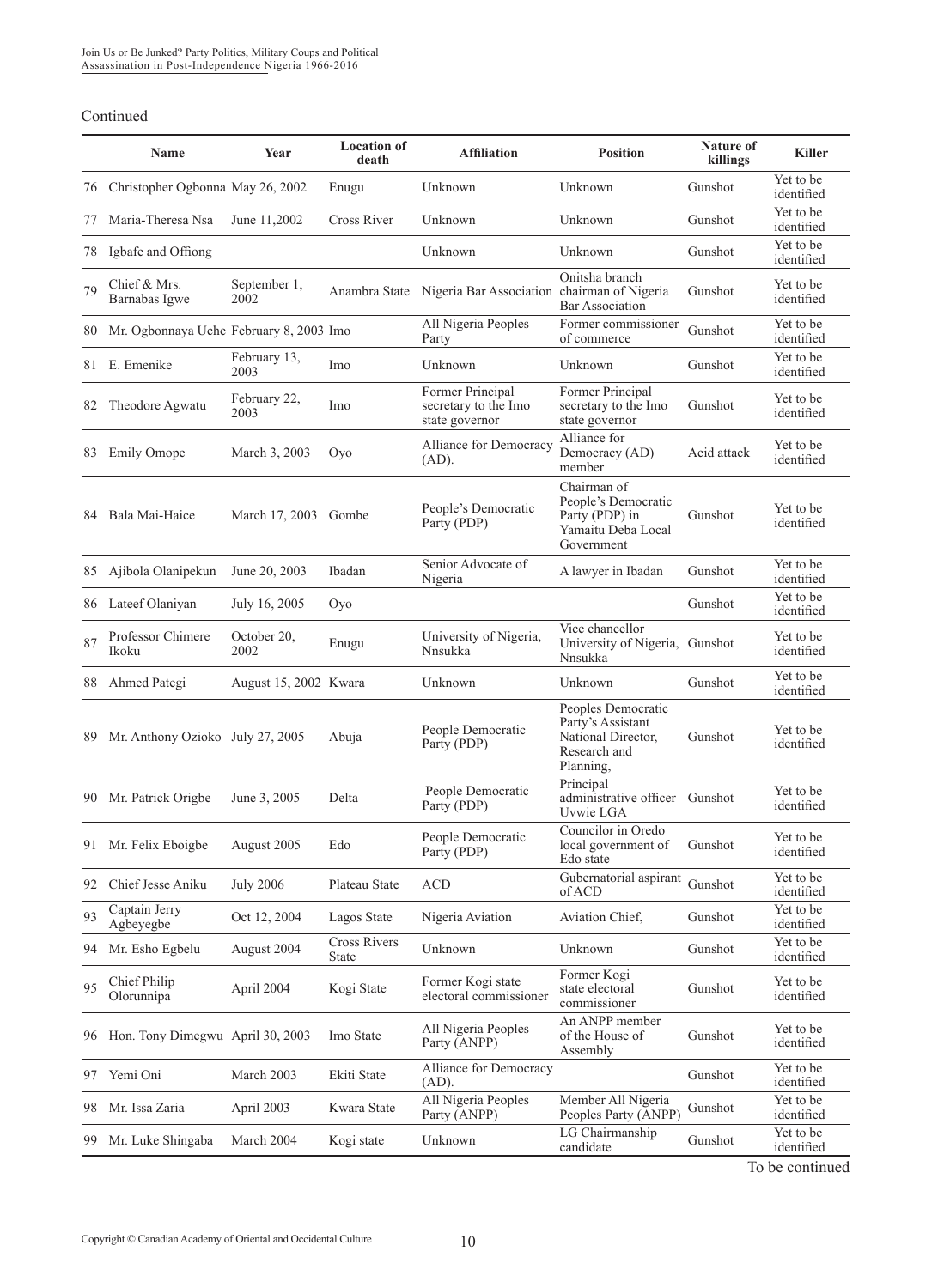| Name                                                 | Year                         | <b>Location of</b><br>death | <b>Affiliation</b>                                                           | <b>Position</b>                                                                      | Nature of<br>killings                     | <b>Killer</b>           |
|------------------------------------------------------|------------------------------|-----------------------------|------------------------------------------------------------------------------|--------------------------------------------------------------------------------------|-------------------------------------------|-------------------------|
| 100 Dr. Ayodeji Daramola August 14, 2006 Ekiti State |                              |                             | People Democratic<br>Party (PDP)                                             | governorship aspirant<br>of the Peoples<br>Democratic Party<br>(PDP) in Ekiti State, | Stabbed in<br>the chest and<br>strangled. | Yet to be<br>identified |
| Onyewuchi<br>101<br>Iwuchukwu                        | April 19, 2003               | Imo state                   | All Nigeria Peoples<br>Party (ANPP)                                          | Politician                                                                           | Gunshot                                   | Yet to be<br>identified |
| Alhaji Modi Fannani<br>102<br>Gubio                  | January 28, 2011 Borno State |                             | All Nigeria Peoples<br>Party (ANPP)                                          | All Nigeria Peoples<br>Party (ANPP)<br>candidate                                     | Gunshot                                   | Yet to be<br>identified |
| Comrade Olaitan<br>103<br>Overinde                   | May 3, 2012,                 | Edo State                   | Chairman of Lagos<br>Campaign for<br>Democracy (CD)<br>between 1992 to 1994. | Private Secretary to<br>the Edo State governor                                       | Gunshot                                   | Yet to be<br>identified |
| 104 Hon Monday Eleanya                               | February 11<br>2016          | Rivers state                | Peoples Democratic<br>Party (PDP)                                            | Former member of<br>Rivers state House of Gunshot<br>Assembly                        |                                           | Yet to be<br>identified |

*Note.* The above names do not comprise the total number of politically related killings since independence, there are other eminent politicians that were killed but their profiles could not be ascertained. Source: Author's Compilation

## **3. THE NEXUS BETWEEN PARTY POLITICS, MILITARY COUPS AND POLITICAL ASSASSINATION IN POST-INDEPENDENCE NIGERIA**

The transition from colonial to post-colonial state in Africa witnessed numerous skyjackings of political power by the military. According to Godsmith,

post-colonial experiments with elected government temporarily ended in most African countries in the 1960s, and military dictatorships and one-party regimes came to dominate the continent. The justification for such governments was often to build national unity, and the elections that were held during those years tended to be plebiscitary and non-competitive. (Goldsmith, 2015)

Nigeria is not excluded from this abrasive political expedition. It can be recalled that, the first military coup that midwife the collapse of the first republic was not proficiently executed without bloodshed. Some political office holders were murdered basically to allow authoritarian regime obtains the mantle of leadership. It is pertinent to note that one of the distinctive components that result in the disruption of democratic order in Nigerian first republic is the intensification of ethnicity in party politics, designed as an archetypal platform for political consideration. Conventionally, the emergence of ethnic movements in Nigerian party politics aggravates the travail. Political contestants housed within the ethnic continuum rather than political parties and competence; it is these ethnic clusters that dictate the movement, selection, electoral performance and inter-party and intraparty conflict resolution in Nigeria (Osaghae, 2003). Competition among the dominant ethnic groups, that is, Hausa, Ibo and Yoruba have circumscribed and endangered the political sustainability, leading to bloody civil war that lasted between 1967 and 1970 in the country. Despite the democratic transition in 1999, some observers have claimed that amplification of ethno-religious politics characterized the political events in the fourth republic. However, the legal restriction placed on the creation of ethnic political parties has not resolved the current conundrum of ethnicity in party politics. For instance, the electoral acts of 2006 prohibits political party membership created on ethnic platform, nevertheless, the formation of Alliance for Democracy (AD) was characterized as Yoruba political party in the Western Nigeria which established the attendance of ethnic politics in Nigerian political domain, as it was expressively observed by Olaniyan & Omotola (2015), that

across various epochs in Nigeria's transition, ethnicity has played an essentially contrasting role in the governance of the country during both colonial and post-independence eras, as well as under successive military and civilian regimes, with both positive and negative consequences.

Therefore makes Kuenzia & Lambright conclude that Nigerian party politics is a "bereft of ideological commitments" (Kuenzia & Lambright, 2015).

Premised on the above condition, the consideration for ethnic affiliation beginning from autocratic transition to democratic regime in Africa, none of the African countries was liberated from political violence. Electoral violence emanates as a result of unresolved political, economic, religious and ethnic injustices in the pre-election and post-election environments (Ibid., p.6). Fraudulent election becomes a major attribute of Nigerian electoral democracy. The manifestation infused in election rigging, falsification of election results, intimidation of political agents and electorates as well as killing and maiming of innocent citizens of echoes in the major elections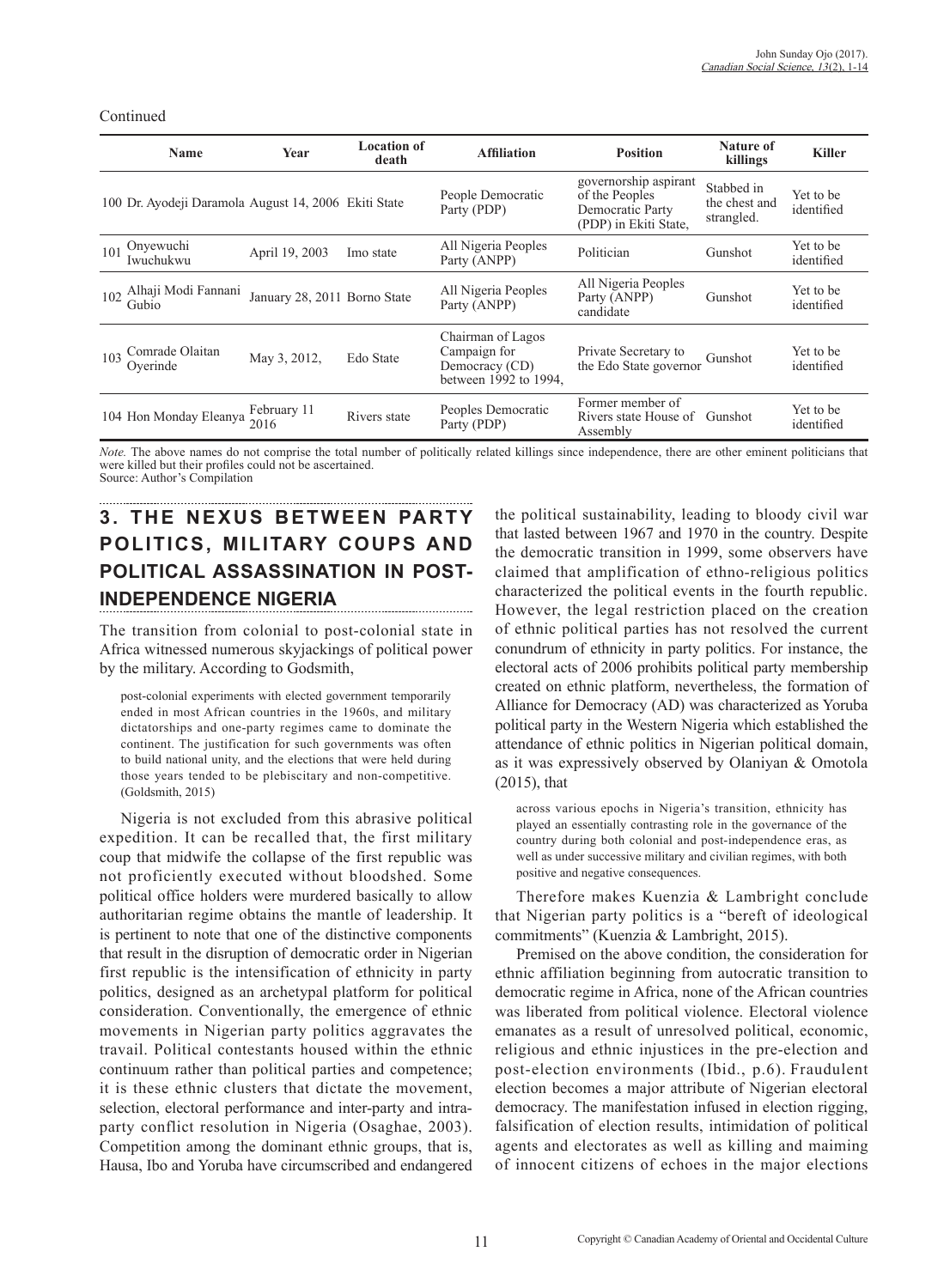conducted from independence exacerbates the current dilemma of illiberal democratic tradition (Ibid., p.48). This position was rightly amplified by Chux Ibekwe and Akanmu Adebayo (2012) that:

Violent conflicts occur at party nominations and primaries and at campaign rallies. Often the goal . . . is to intimidate the electorate, assassinate political opponents, and cause general instability under the cover of which electoral malpractices (such as stealing voting materials, preventing the safe and orderly arrival of polling staff, etc.) may be carried out. . . . On election day, therefore, anarchy reigns. Candidates and their supporters

**Table 2 Causes of Electoral Violence**

are known to carry weapons into the polling station, fire guns into the air, snatch ballot boxes, stuff the boxes with pre-voted ballots, and force electoral officials to validate forged results. . . . Violent conflicts continue or re-emerge after elections. . . . Many candidates know that their mandate may be stolen at any stage by a more forceful opposition, especially if that were the incumbent—and this gives ready employment for political thugs and hooligans.

There are various reasons that propel electoral violence in Nigeria, Höglund (2009) provides explanatory structure of these factors in the following table:

|                        | Conditions <i>enabling</i> the use of electoral violence | <b>Factors triggering electoral violence</b>        |  |  |
|------------------------|----------------------------------------------------------|-----------------------------------------------------|--|--|
| Nature of Politics     | • Patrimonial politics                                   | • Violent actors participating in elections         |  |  |
|                        | •Conflict cleavages                                      | •Biased police                                      |  |  |
|                        | • Violence as a legitimate Political tool                |                                                     |  |  |
|                        | •Culture of impunity                                     |                                                     |  |  |
|                        | • Access to arms                                         |                                                     |  |  |
| Nature of Elections    | $\bullet$ Competitiveness                                | • Misuse of political rights                        |  |  |
|                        | • Political mobilisation                                 | • Militant mobilisation                             |  |  |
|                        | $\bullet$ Stakes                                         | $\bullet$ "Close races"                             |  |  |
|                        | • Exposure to attacks                                    |                                                     |  |  |
| Electoral Institutions | • Systems creating clear winner and losers               | • Political usage of electoral administration       |  |  |
|                        | • Few regulations about electoral conduct                | • Election fraud                                    |  |  |
|                        | • Administration with few checks and little power        | • Unwanted or unexpected outcome of the<br>election |  |  |

Source: Hoglung, 2009.

Moreover, the challenge of corrupt political leadership in both military and civilian administration facilitated by oil revenue prompts a deepening crisis of kleptocracy in post-independence Nigeria. Looting of the national treasury by the political class contributes to the current woes of endemic poverty, inequality and environmental degradation, while the socio-economic life of the ordinary citizens is driven by political connection. Corruption is therefore becomes a normal way of life in Nigeria. The notables among political elites live in affluence with larger percent of rural and urban populace living in penury. The prevalence of poverty in the socio-political fabric of the country fascinates the involvement of unemployed youths that have formed numerous deadly assemblages; these unemployed youths are being recruited as political hired-killers by the politicians. The major obligations of these idle youths include disruption of election campaigns, snatching of ballot boxes during election and killing of political opponents. Thus, the prevalence of chronic poverty as a result of unemployment in the country provides a fertile ground for electoral violence and political assassination in Nigeria. According to Osoba the problem coupled with the deadly nature of Nigerian politics which gives room for personal accumulation

(Osoba,1996), thereby making the political system more cacophonous and violent.

Concomitantly, the increasing proliferation of ethnic based policing group such as Odua People's Congress (OPC) in the Southwestern Nigeria, Bakassi Boys in the Southeastern, Arewa People's Congress in the North and Egbesu Boys in the Niger-Delta area provides a platform for insecurity in Nigerian political processes. The emergence and formation of these numerous ethnic security outlets are as a result of failure of formal security institution in combating crimes and ensuring the safety of the people. However, the informal multilayered policing taxonomies are being employed by politicians to promote political agenda. For instance, OPC has been adopted by politicians to terrorize and intimidate political opponents in the country. Similarly, Egbesu Boys and Bakasi Boys have been employed to stand against ethno-political struggle in the country. This therefore becomes a haven of refuge for each ethnic group to fight ethnic scores in Nigerian politics (Ibid., p.57). The institutional prospect of Nigerian party politics therefore susceptible to electoral violence and ethnic struggle for power that prompts political assassination, threats, and assaults during electoral processes which has enforced many political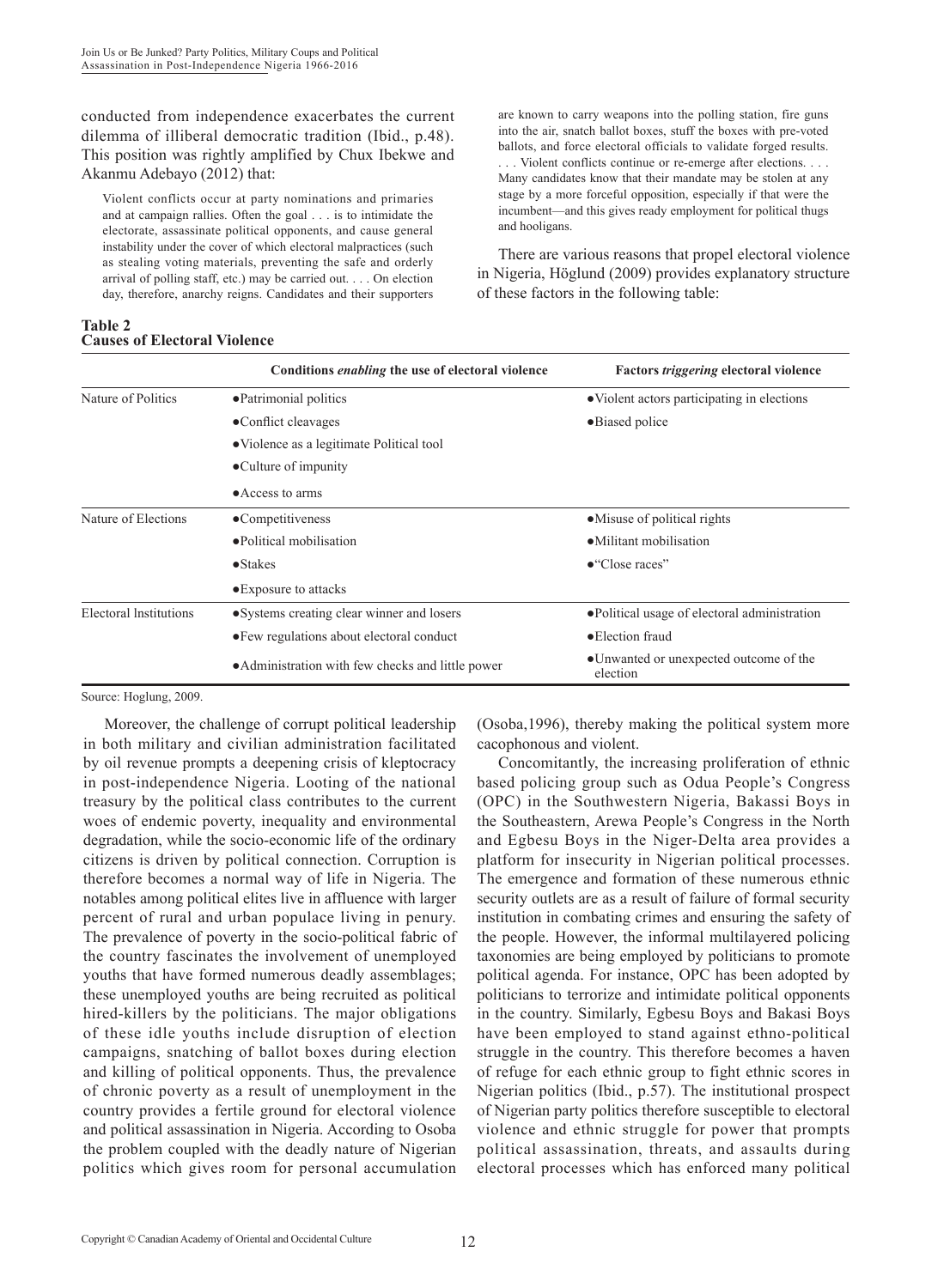contestants to dissuade from democratic participation in the country.

#### **SUMMARY**

This article addresses unresolved political murders inveigled by party politics and military governance in Nigeria. The belligerent mythology of Nigerian party politics that prompts the incursion of the military in democratic stratum becomes a mordant beginning of decadence political murders that routed through turbulent political confrontation between the political elites and the military leaders. Over the years, the disposition of party politics in Nigeria exceptionally represents a repudiation of the democratic order, associated with the assassination, violence, lawlessness and impunity. The dilemma of democratic burst is linked with the conduct of election and electioneering processes. Recognizing the myriad of electoral mismanagement, violence, ethnicity, corruption and poverty that survived through times and history, authorizes political assassination that journeyed through the collapse of the first republic, champed by the military state which moribund Nigeria's political development. Considering the numerous military coups witnessed in post-independence Nigeria, it can be surmised that political killing was adopted by the authoritarian regimes to get rid of perceived political enemies and ethnically disparate military officers who might serve as obstruction to commandeer political leadership. It is in line with this argument that ethnicity played a major role in various military coups orchestrated by ethnic cabals. The assassination of some head of states through organized coup d'état's masterminded by ethnic factions within the military leadership explicates the detrimental effect of ethnic politics in the country.

In Nigeria, political killing remains a cataleptic instrument adopted by authoritarian regime, political godfathers and miscreant politicians to accomplish political mission. It constitutes a mechanism through which politicians perfected electoral conquest in the preelection, actual election and post-election processes. The criminal nature of Nigerian electoral politics marooned in excessive politicking and moneybags politics which provides institutional habitation for political murderers, thereby making a paradoxical perceptive of Nigeria's democratic governance. The mechanism espouses by political elites in electoral conquest dwell within the spectrum of criminal enclave of political supporters that fuel the ember of violence, making it a normative political nomenclature in Nigerian party politics. The do or die nature of Nigeria's politics influences the political culture of the people. Nonetheless, democracy has it is practice all over the world emphasizes liberal participation which encourages every citizen to engage in governance. Undoubtedly, Nigerian democratic system has been infected with political assassination, considering as an aberration in a liberal democratic order. It is obvious that, without providing an institutional structure that capable of enlightening political elites regarding the danger pose by incongruent political behaviours will be tantamount to democratic peril. To get rid of this predicament, engaging political parties through intraparty and inter-party dialogues serve as a panacea for mitigating political assassination in Nigeria. Therefore, attitudinal change in the part of Nigerian political elites becomes indispensable. Noticeably, Nigerian police has been unable to fathom a single case of political assassination since 1966; therefore, there is a need for reform in Nigeria policing system, while independent of the judiciary becomes a curative measure for the sustenance of the Nigerian democratic experiment.

### **REFERENCES**

Agba. (2011). Political thuggery and democratic dividends in Nigeria: An empirical study. *Higher Education of Social Science, 1*(1).

- Ajayi, K. (2007). Election administration in Nigeria and the challenges of the 2007 election. *The Social Sciences Journals, 2*(2).
- Alabi & Sakariyau. (2013). Democracy and politics of godfatherism in Nigeria: The effects and way forward. *International Journal of Politics and Good Governance, 4.*
- Albert, O. (2010). When the State Kills: Political Assassination in Abacha's Nigeria. In W. Adebanwi & E. Obadare (Eds.), *Encountering the Nigerian State* (pp.199-215). Africa Connects, Palgrave Macmillan.
- Anifowose, R. (1982). *Violence and politics in Nigeria: The Tiv and Yoruba experience.* New York: Nok Publishers International.
- Calhoun, L. (2002). The phenomenology of paid killing. *The International Journal of Human Rights, 6*(1), 1-18.
- Falola, T., Mahadi, A., Uhomoibhi, M., & Anyanwu, U. (1991). *History of Nigeria 3: Nigeria in the 20<sup>th</sup> century (pp.55-73).* Ibadan: Longman Nigeria Plc.
- Goldsmith, A. (2015). Electoral violence in Africa revisited. *Terrorism and Political Violence, 27*(5), 818-837.
- Höglund, K. (2009). Electoral violence in conflict-ridden societies: Concepts, causes, and consequences. *Terrorism and Political Violence, 21*(3), 412-427.
- Human Rights Watch. (2003). Testing democracy: Political violence in Nigeria. Retrieved from http://www.refworld. org/docid
- Ibekwe, C., & Adebayo, A. G. (2012). Dreams and nightmares: Democratization, elections, and conflicts in Africa. In A. G. Adebayo (Ed.), *Managing conflicts in Africa's democratic transitions.* Lanham, MD: Lexington Books.
- Igbafe, A., & Offiong, O. (2007). The Nigerian state, political assassination and democratic consolidation: A historical exploration. *African Journal of Political Science and International Relations, 3*(2).